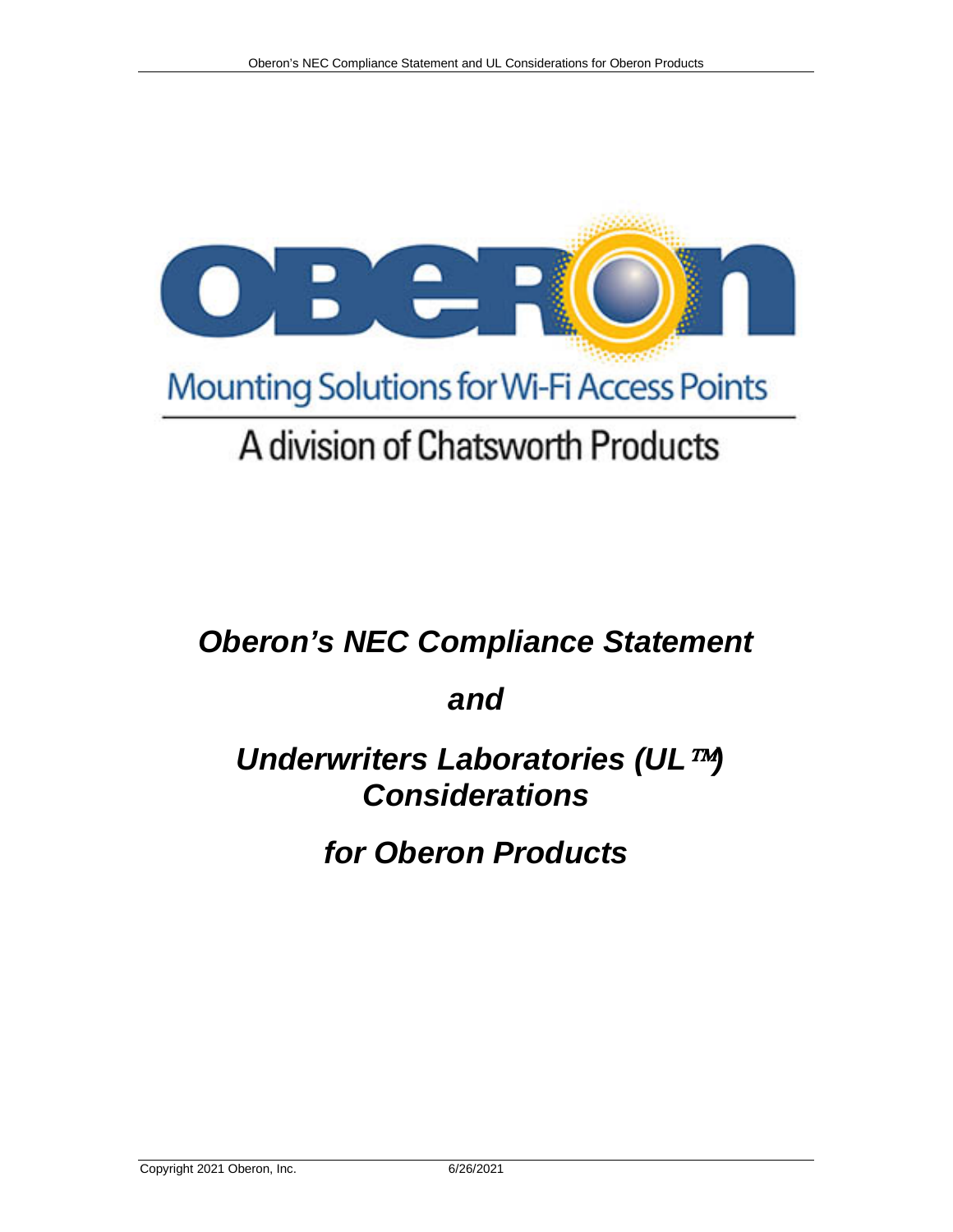### **Manufacturers' Statement of Compliance with NFPA 70, National Electric Code**

Oberon's suspended ceiling and hard lid ceiling mounted enclosures are constructed entirely of non-flammable steel and aluminum in the above ceiling space. Therefore, they are compliant with the following NFPA 70 National Electric Code paragraphs, for wiring and equipment in Plenum Space:

*300-21 Spread of Fire or Products of Combustion*

*300-22 Wiring in Ducts, Plenums and Other Air Handling Spaces, paragraphs (A), (B), (C), and (D)*

For Compliance with 2011 *National Electric Code (NEC),* ceiling enclosures should be supported according to the following paragraph:

*300.11 Securing and Supporting.*

*(A) Secured in Place. Raceways, cable assemblies, boxes, cabinets, and fittings shall be securely fastened in place. Support wires that do not provide secure support shall not be permitted as the sole support. Support wires and associated fittings that provide secure support and that are installed in addition to the ceiling grid support wires shall be permitted as the sole support. Where independent support wires are used, they shall be secured at both ends. Cables and raceways shall not be supported by ceiling grids.*

Sick Consti

*Rick Conklin, ceiling enclosure product engineer, Oberon, Inc.*

*Scott D. Thompson, President, Oberon, Inc.*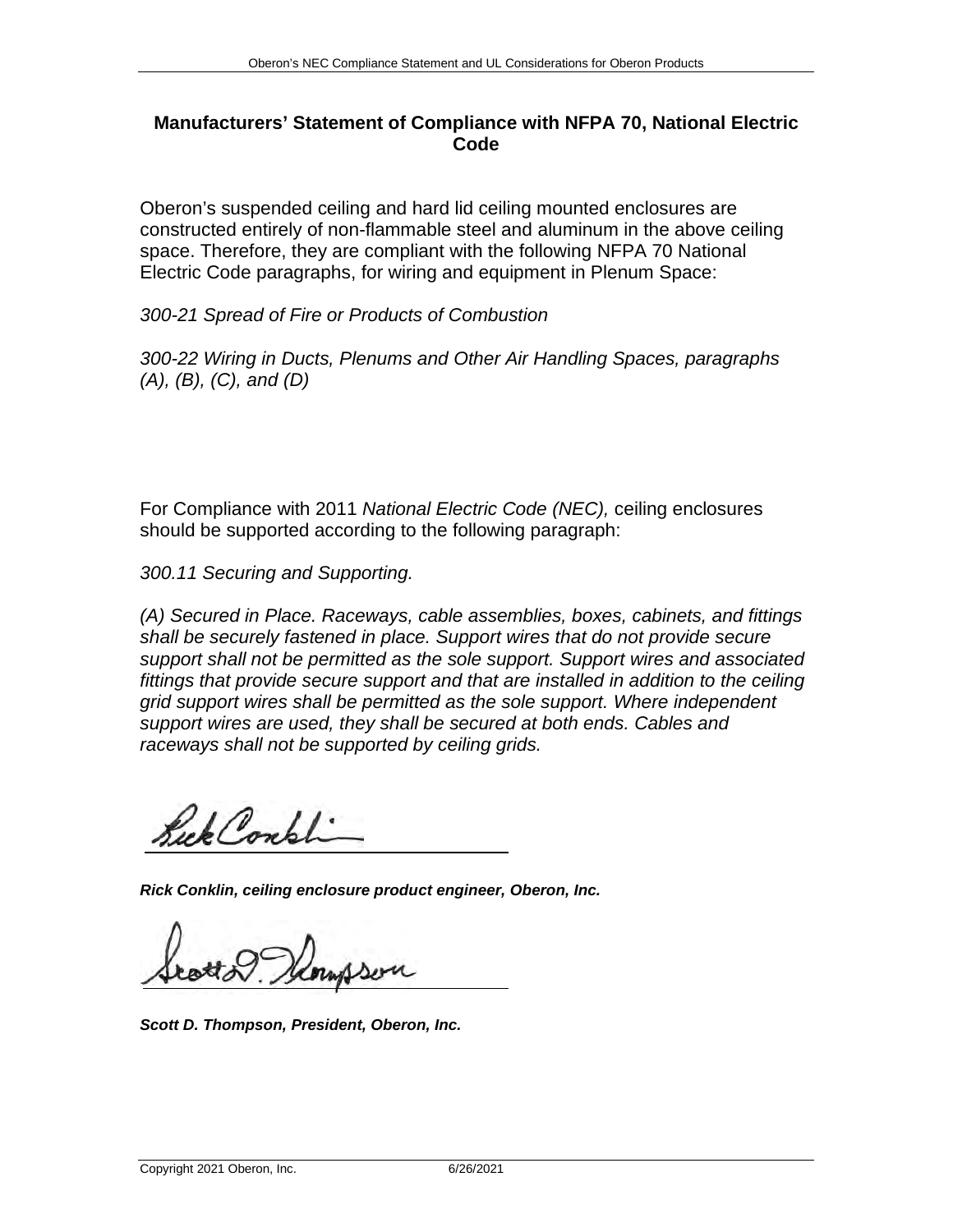# *Underwriters Laboratory (UL) considerations when using Oberon's products*

# *1. UL 50e Indoor/Outdoor and NEMA Enclosures*

| <b>UL 50e</b>                                                                                                                                                                                                                                                                                                                                                |  |  |
|--------------------------------------------------------------------------------------------------------------------------------------------------------------------------------------------------------------------------------------------------------------------------------------------------------------------------------------------------------------|--|--|
| <b>Enclosures for Electrical Equipment, Environmental Conditions</b>                                                                                                                                                                                                                                                                                         |  |  |
| 1. Scope                                                                                                                                                                                                                                                                                                                                                     |  |  |
| 1.1 This standard applies to enclosures for electrical equipment intended to be<br>installed and used in non-hazardous locations in accordance with the Canadian<br>Electrical Code, Part I, CSA C22.1, the provisions of the National Electrical Code,<br>NFPA 70, and the provisions of Mexico's Electrical Installations, NOM-001-<br>SEDE, as follows:   |  |  |
| a) Enclosures for indoor locations, Types 1, 2, 5, 12, 12K, and 13; and                                                                                                                                                                                                                                                                                      |  |  |
| b) Enclosures for indoor or outdoor locations, Types 3, 3R, 3S, 4, 4X, 6, and 6P.                                                                                                                                                                                                                                                                            |  |  |
| 1.2 This standard covers additional environmental construction and performance<br>requirements for enclosures. The general requirements for enclosures are<br>contained in standard CSA C22.2 No. 94.1, UL 50, and NMX-J-235/1-ANCE<br>(See Annex b, Ref. No. 10) or the end-use product standards that are to be used<br>in conjunction with this standard. |  |  |
| 1.3 This standard does not cover the requirements for protection of devices<br>against conditions such as condensation, icing, corrosion, or contamination that<br>may occur within the enclosure or that may enter via conduit or unsealed<br>openings.                                                                                                     |  |  |

Many of Oberon's outdoor enclosures are UL 50e listed (file # E194432 and others). UL 50e listed products will state "UL Listed" or "UL 50e Listed" in the specification sheet. UL 50e listed products will have a UL label inside the product, and the model number label will indicate the Type and NEMA rating. The following Oberon products are UL 50e listed: Series 1024 and 1026.

These and other Oberon outdoor enclosures are designed to NEMA 1, 2, 4, 4X, 12, and 13, and IEC529-IP66 and -IP68 specifications for indoor/ outdoor wet, dirty, or corrosive environments, and UV stabilized for exposure to direct sunlight. These include the 1020, 1021, 1022, 1024 and 1026 series products.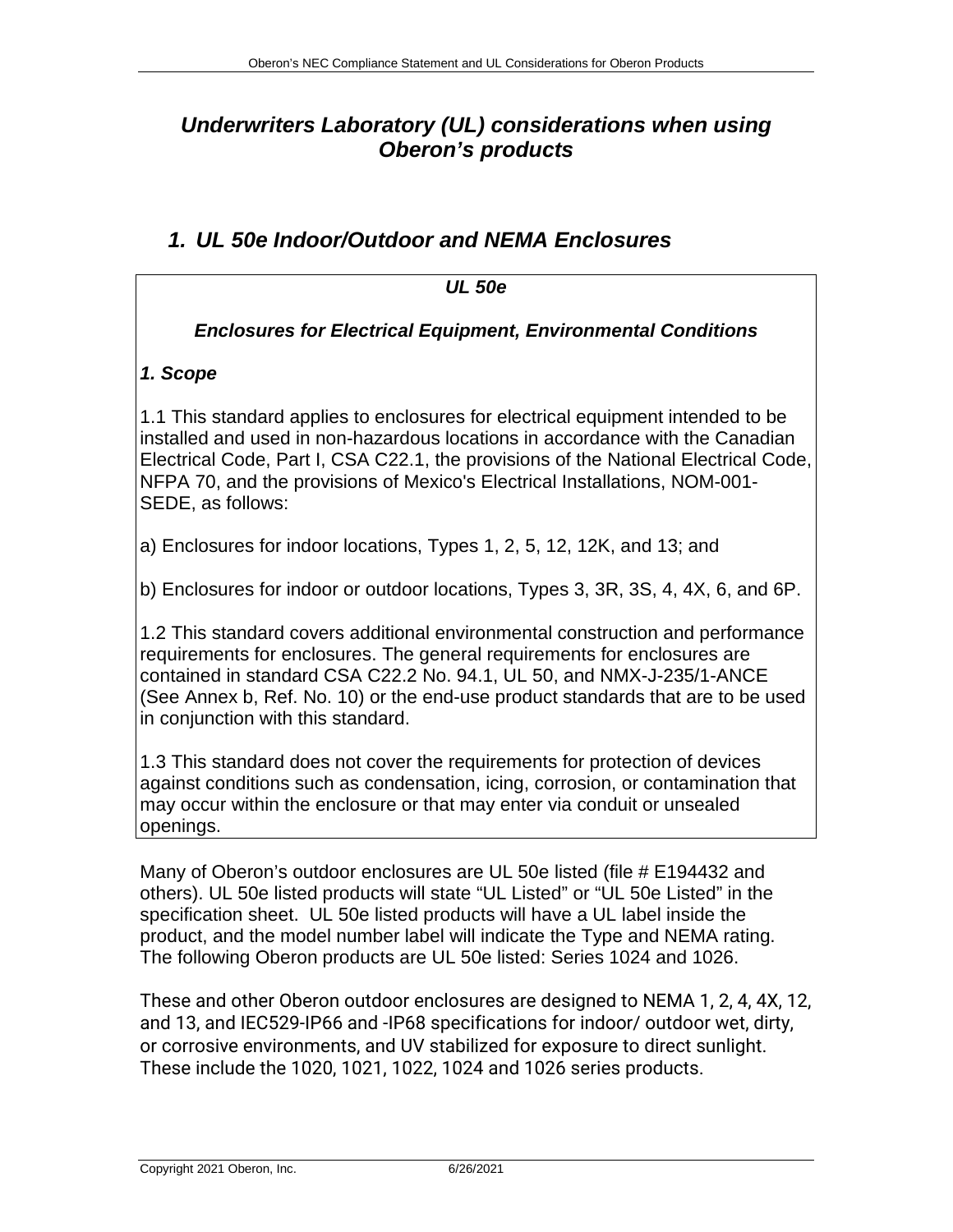# *2. UL 508A Industrial Control Panels*

## *UL 508A*

### *Industrial Control Panels*

## *1. Scope*

*1.1 These requirements cover industrial control panels intended for general industrial use, operating from 1000 volts or less. This equipment is intended for installation in ordinary locations, in accordance with the national Electric Code, ANSI/NFPA 70 where ambient temperature does not exceed 40 C (104 F).* 

The following Oberon products are listed as Type 4X UL 508A Industrial Control Panel Enclosures: Series 1024 (file # E194432) and 1026 (file # E319779)

# *3. UL 50 Indoor only Type 1 Enclosures*

### *UL 50*

## *Enclosures for Electrical Equipment*

## *1. Scope*

*1.1 These requirements cover electrical equipment enclosures for use in accordance with the National Electrical Code, NFPA 70.* 

*1.2 Specific applications covered by this standard include cabinets and cutout boxes and junction and pull boxes.* 

UL 50 relates to the construction of electrical equipment enclosures per 2008 NEC, NFPA 70, Article 312.10. Many of Oberon's enclosures are designed to be compliant with NEC article 312.10. Some of Oberon's ceiling and wall enclosures are UL 50 listed (file # E249360). UL 50 listed products will state "UL Listed" or "UL 50 Listed" in the specification sheet. UL 50 listed products will have an orange UL label inside the product, and the model number label will indicate that it is a "Type 1 Enclosure".

The following Oberon products are UL 50 listed: Models in the 1030, 1051, 1052, and 1055 series.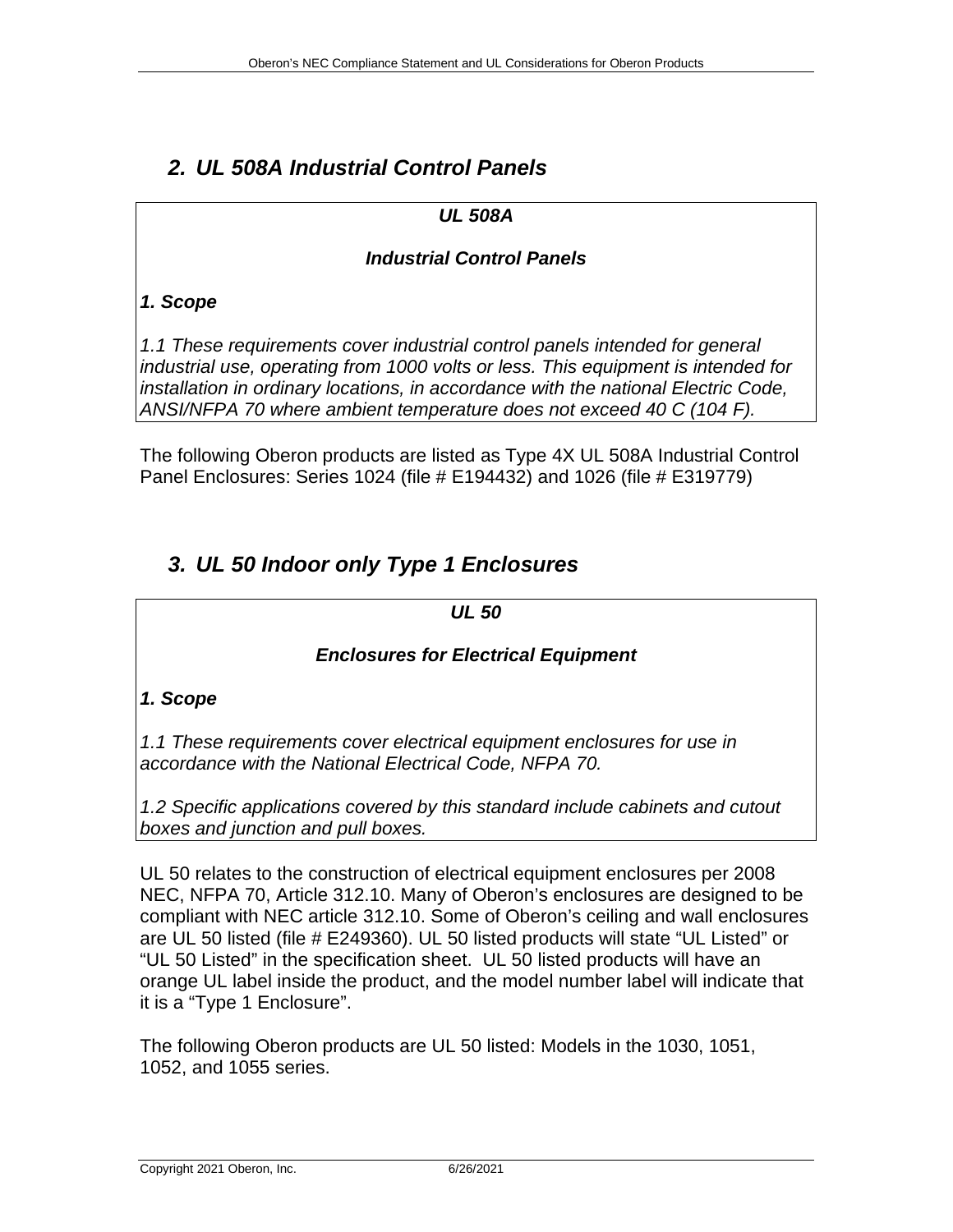## *4. UL 2416 INFORMATION TECHNOLOGY AND COMMUNICATIONS EQUIPMENT CABINET, ENCLOSURE AND RACK SYSTEMS*

### *UL2416*

#### *1. Scope*

*1.1 This Outline of Investigation covers requirements for Audio/Video, Information and Communication Technology Equipment Cabinet, Enclosure and Rack Systems. For the purpose of this Outline, cabinet, enclosure and rack systems are all referred to as "enclosure systems".* 

*1.2 Enclosure systems are not complete equipment but include components and sub-assemblies that are intended to power, protect, heat, cool or otherwise support information technology (IT), telecommunications, audio/video (A/V) and similar equipment that will be installed at a later time. They usually include mounting hardware, shelves or space for the installation of the additional equipment. These enclosure systems are intended to be used by manufacturers in the construction of complete A/V, IT and communications equipment, or by service providers and other qualified installers for the installation of network infrastructure equipment or communications and multi-media systems equipment.* 

*1.3 This Outline of Investigation assumes that the final installation of equipment into the enclosure system will be performed by qualified service personnel in accordance with the applicable installation instructions, installation practices and national installation codes. As appropriate, this equipment should be installed in accordance with ANSI/NFPA 70, National Electrical Code (NEC), and/or the applicable sections of ANSI/IEEE C2, National Electrical Safety Code (NESC). Equipment intended for installation in information technology equipment (computer) rooms should be installed in accordance with NFPA 75, Standard for the Protection of Information Technology Equipment.* 

*1.4 Enclosure systems by their very nature are intended to house equipment that is not specified by the enclosure system manufacturer and whose construction and characteristics are largely unknown. As such, in some cases these requirements include additional or supplementary safeguards beyond those normally required by general equipment standards where the final configuration is well defined and risks can be reduced to an acceptable level by a thorough evaluation of the design and testing.* 

*1.5 These requirements do not cover enclosures for modular data centers. Equipment of this type shall be investigated under the requirements in the Outline of Investigation for Modular Data Centers, UL 2755.* 

*1.6 These requirements do not cover exhaust chimneys and other air management systems that connect to environmental air systems in buildings. Equipment of this type shall be investigated under the requirements in Standard for Heating and Cooling Equipment, UL 1995, and Outline of Investigation for Drop Out Ceilings Installed Beneath Sprinklers, UL 723S.Note: Environmental air systems include ducts specifically designed for environmental air and other spaces used for environmental air (plenums) that may not be specifically fabricated for environmental air-handling purposes but are used for air-handling purposes as a plenum. The space over a hung ceiling used for environmental air-handling purposes is an example of this type of other space.* 

*1.7 It is the responsibility of the Authority Having Jurisdiction over the final installation to determine if the final configuration meets the necessary criteria for installation and use*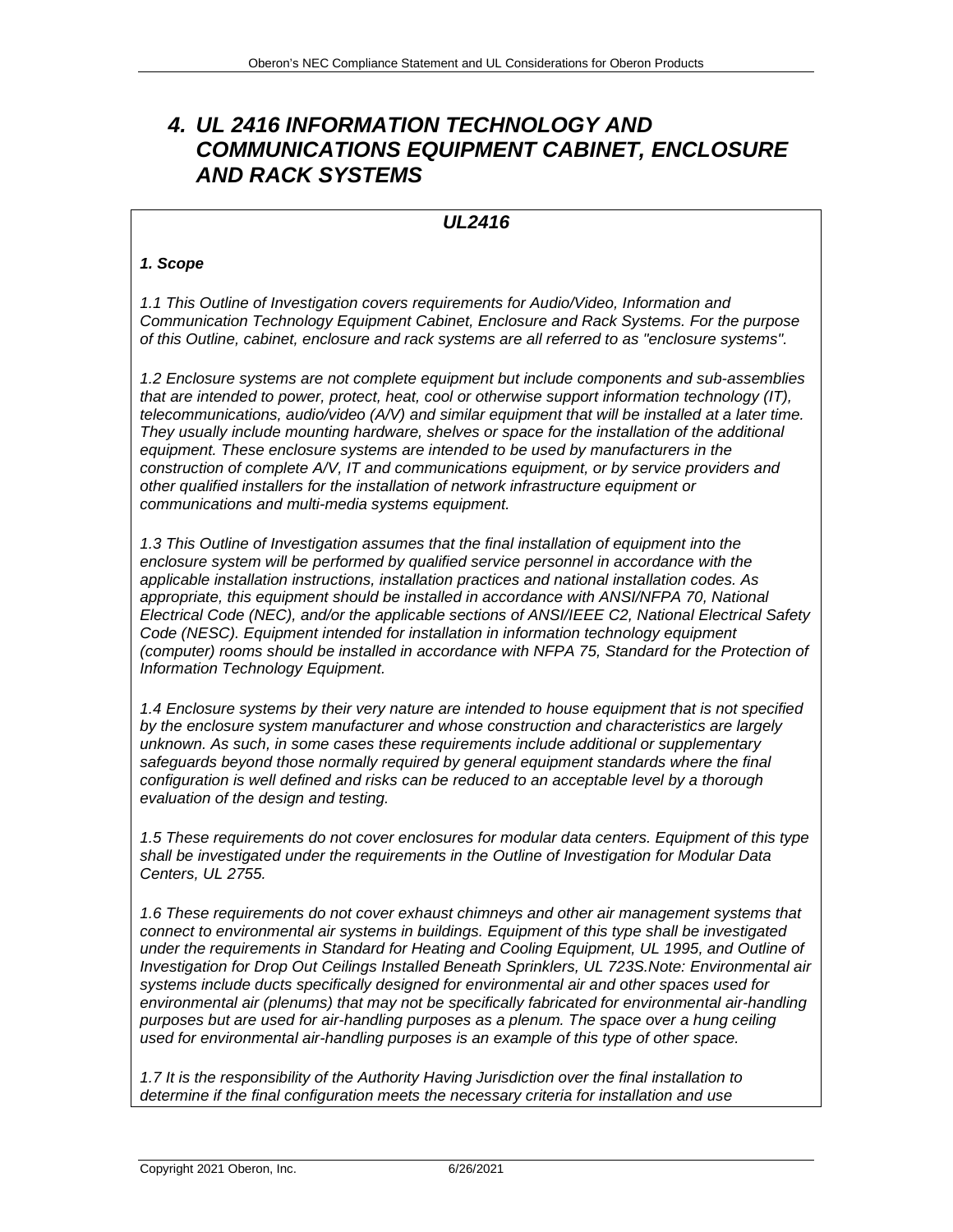Many of Oberon's products have been evaluated by UL and listed under UL 2416 (file # E348543). UL 2416 listed products will state "UL Listed" or "UL 2416 Listed" in the specification sheet. UL 2416 listed products will have a white UL label inside the product, which states the following:

- "*Suitable for use in Other Environmental Air Space in Accordance with Section 300- 22(C) of the National Electrical Code, and Sections 2-128, 12-010(3) and 12-100 of the Canadian Electrical Code, Part 1, CSA C22.1."*
- "Investigation of the enclosure system (or rack, or equipment cabinet, or the like) does not include investigation of any equipment or material contained therein."

The following Oberon series products are UL 2416 listed: Models in the 1018, 1040, 1042, 1043, 1044, 1046, 1047, 1051, 1052, 1064, 1068, 1076, 1077 series.

Some of Oberon's products have been further investigated by UL for compliance with *In-Wall* mounting requirements found in UL 2416, Ed. No. 1 2015-03-11 revised 2020-10-02. The new *in-wall* requirements are found in Sections 12.5.2, 12.5.3.4. and 12.5.4. The series compliant with in-wall mounting requirements are the 1018 and 1076 series products.

# *5. UL-94 Plastic Components in Oberon Enclosures*

# *UL 94 Tests for Flammability of Plastic Materials for Parts in Devices and Appliances*

*1 Scope*

*1.1 These requirements cover tests for flammability of plastic materials used for parts in devices and appliances. They are intended to serve as a preliminary indication of their acceptability with respect to flammability for a particular application.* 

UL 94 relates to flammability of plastics and non-metallic materials. Many of Oberon's enclosure products have minimal plastic content, and therefore, per UL, are not subject to test for flammability of plastic materials. Oberon's products which include a plastic insert use an impact resistant ABS/PVC cover that meets many industry flammability standards. The white ABS covers are recognized under the component program of Underwriter laboratories, Inc. with a classification of UL 94-5VA. The Clear polycarbonate covers are a classification of UL-94V0. UL has indicated that Oberon's 60950-1, NWIN listed products with UL94-5V plastic inserts are "*Suitable for use in Other Environmental Air Space in Accordance with Section 300-22(C) of the National Electrical Code* …."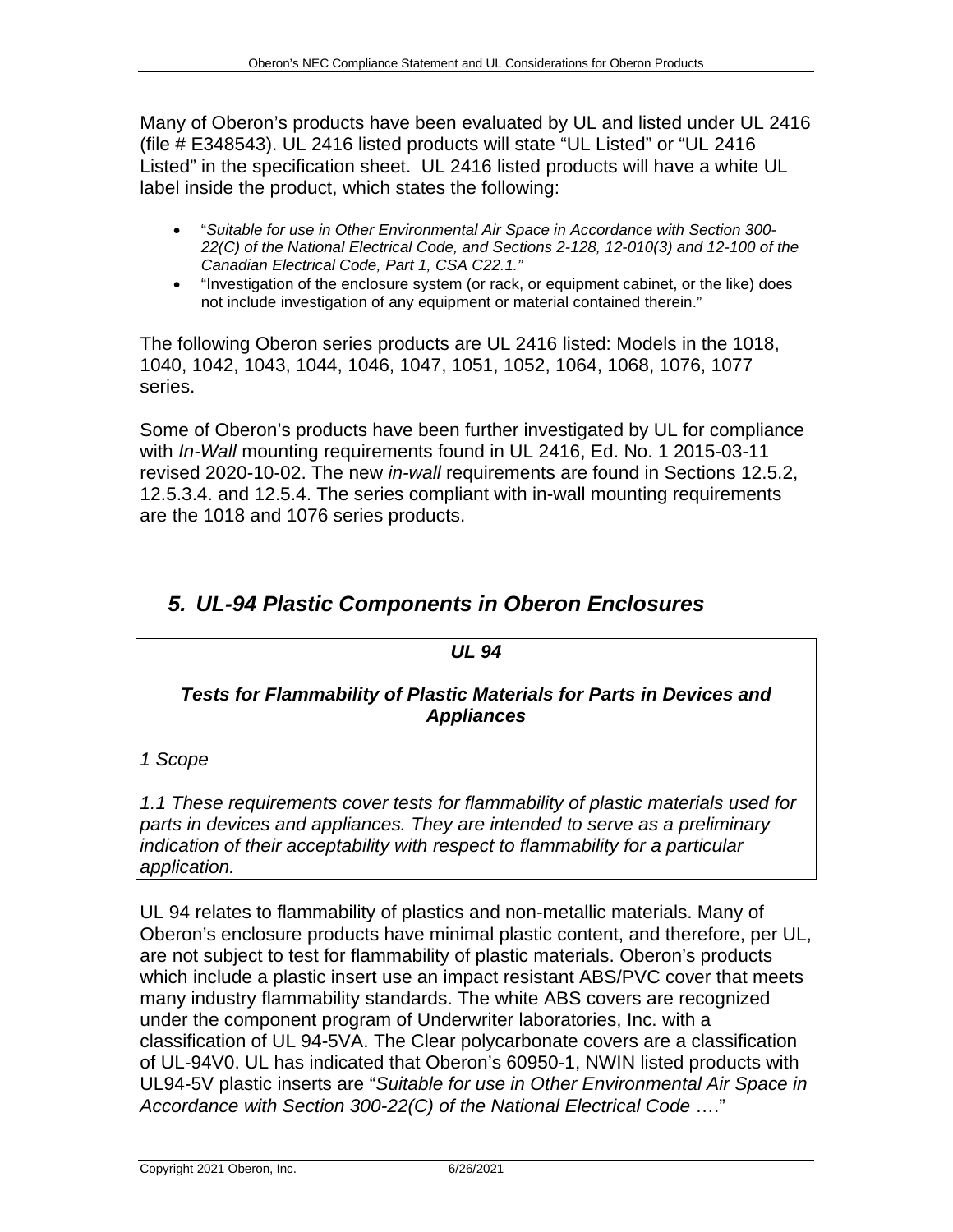The following Oberon products with *plastic components* are suitable for use in air-handling space: Models in the 1018, 1040, 1042, 1043, 1044, 1046, 1047, 1051, 1052, 1076 , and 1077 series

Plastic antennas connected to enclosures should have a UL 94-VO listing. Oberon's "Z" series antennas have a UL 94-VO listing.

# *6. UL 2043 Heat and Visible Smoke Test*

### *UL 2043*

### *Fire Test for Heat and Visible Smoke Release for Discrete Products and Their Accessories Installed in Air-Handling Spaces*

### *1 Scope*

*1.1 This is a fire test method for determining the fire performance response of discrete products (electrical equipment) intended to be installed in air handling spaces, such as above suspended ceilings. These products are subjected to an open flame ignition source and evaluated using a product calorimeter.* 

*1.2 The purpose of this test is to determine the rate of heat release and the rate of smoke release of the burning product samples as they relate to the requirements for fire-resistant and low-smoke-producing characteristics in accordance with the provisions of the National Electric Code, NFPA 70.* 

*1.3 This test method does not provide information on the performance of products in other fire or test conditions. This test does not investigate the toxicity of the products of combustion.* 

*1.4 This test does not cover the constructional, electrical, or other performance requirements of the product.*

Oberon's products are not "*electrical equipment*" and therefore are not covered by UL2043. However, since they are largely steel and aluminum, they meet the intent of UL2043.

Non-plenum rated equipment may be installed within Oberon enclosures in the plenum space per the 2011 National Electric Code, Paragraph

*300.22 (C) (3) Equipment. Electrical Equipment with a metal enclosure …….. and associated wiring material suitable for the ambient temperature shall be* 

Copyright 2021 Oberon, Inc. 6/26/2021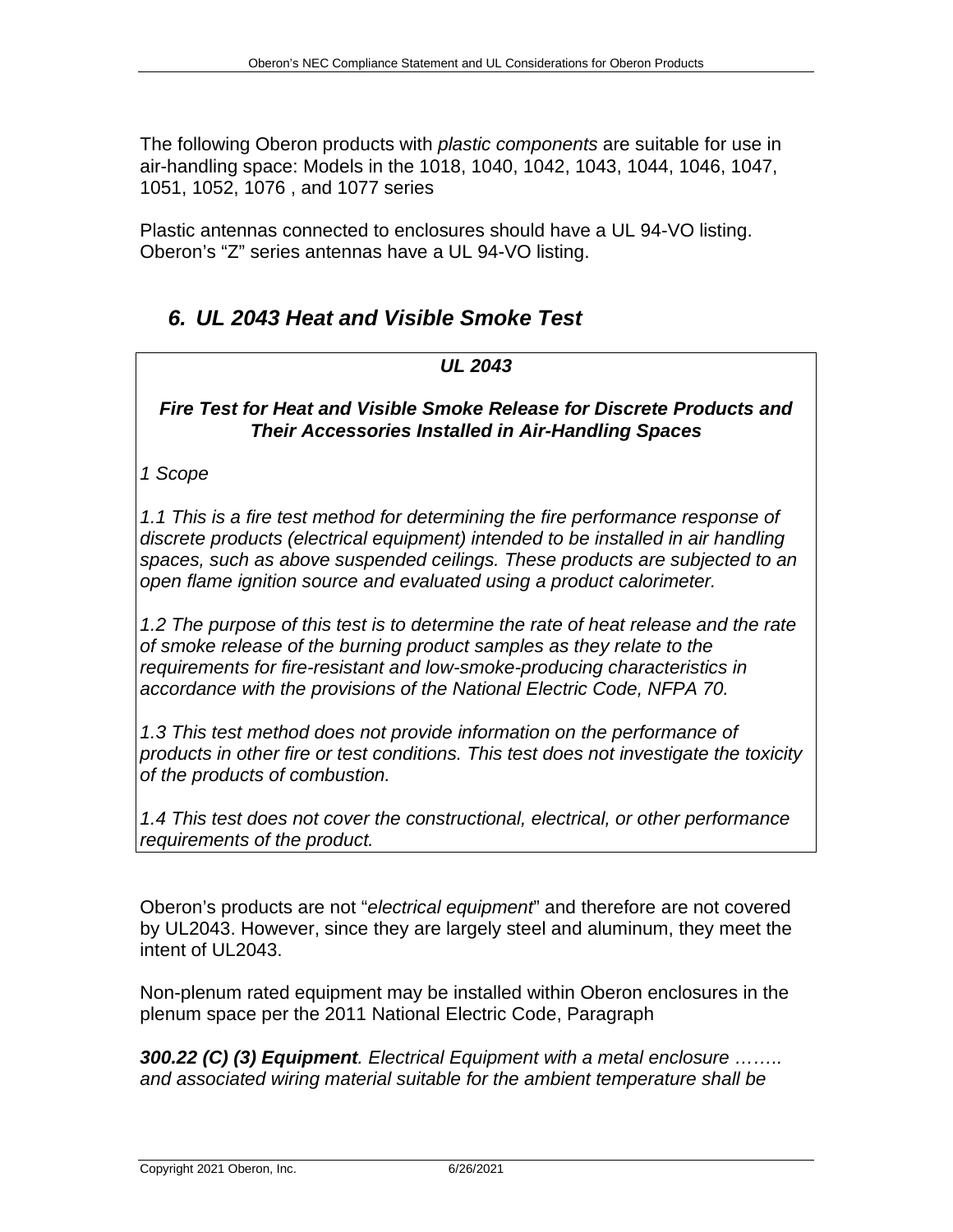*permitted to be installed in such other spaces unless prohibited elsewhere in this Code.* 

In order to simplify code compliance, it is desirable to use UL2043 Plenum rated equipment when available.

Oberon's model WC-AP-3500-X, specifically, has been tested to comply with UL 2043 Fire Test for heat and visible smoke release in plenum spaces; Intertek report #3121942SAT-002

# *7. UL 72 Fire resistance*

### *UL 72*

### *Tests for Fire Resistance of Record Protection Equipment*

1 Scope

1.1 These requirements cover the test procedures applicable to the fireresistance classification of record protection equipment intended to provide protection to one or more types of records when exposed to various durations of fire exposure.

Oberon's products are not "*record protection equipment"*, and therefore are not covered by UL 72.

# *8. Fire Resistance Rating of a Ceiling Assembly*

### *UL Design Number, relating to Fire Resistance Rating of Ceiling Assembly*

*The degree to which an entire ceiling assembly, not individual components, withstands fire and high temperatures (measured in hours). Specifically, it is an assembly's ability to prevent the spread of fire between spaces while maintaining structural integrity. The fire-resistance rating relates to the assembly and is published in the UL Fire Resistance Directory.* 

The ceiling system is designed by the architect for a fire resistance rating, per a UL Design Number (the UL Design Number should be known for a facility). The UL Design Number specifies, among other things, the maximum amount of Fixture Penetration (i.e, wireless and network enclosures) in (square ft. / 100 square ft.). The installer/code enforcement officer must insure that the fixture penetration area is not exceeded. There is *not* a UL listing for components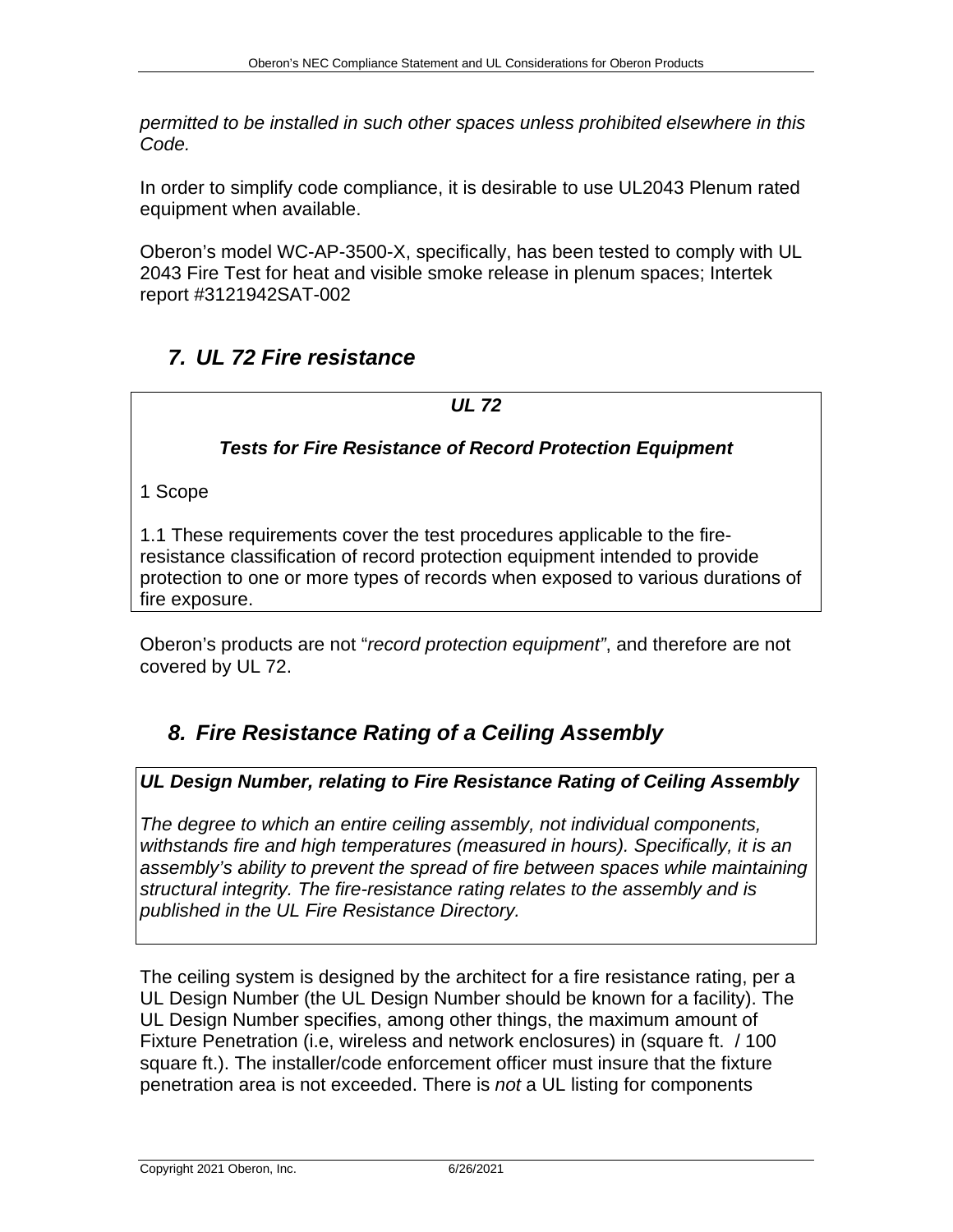(including wireless and network enclosures) that addresses fire resistance rating in a system.

Specific requirements for a UL Design Number can be obtained from

**<http://database.ul.com/cgi-bin/XYV/template/LISEXT/1FRAME/index.htm>**

# *9. Cabling*

### *UL Type CL2P Cabling*

*Cable which is rated for class 2 circuits (low voltage as defined NEC article 745) in a plenum space.* 

Data cabling and RF Cabling used in plenum spaces must be plenum rated. Technically, because Oberon's ceiling enclosures are plenum rated enclosures, cables entirely within the enclosure, such as antenna jumpers, would not have to be plenum rated. However, because AHJ's are trained to look for, and reject, non-plenum rated cable in plenum spaces, it is recommended that only plenum rated cables be used within the enclosure. Since the cables within the enclosure are very short, the cost impact is minimal. Cables should be UL Type CL2P (Class 2 Plenum). The cable should say "UL Type CL2P" on its jacket.

*CMP and CMR*

*CMP- Communications Multipurpose Plenum*

*CMR – Communications Multipurpose Riser*

Data cable used in plenum or riser space should say on the jacket "CMP" or "CMR" respectively. Data cable used in Oberon enclosures in the plenum space should say "CMP" on the jacket.